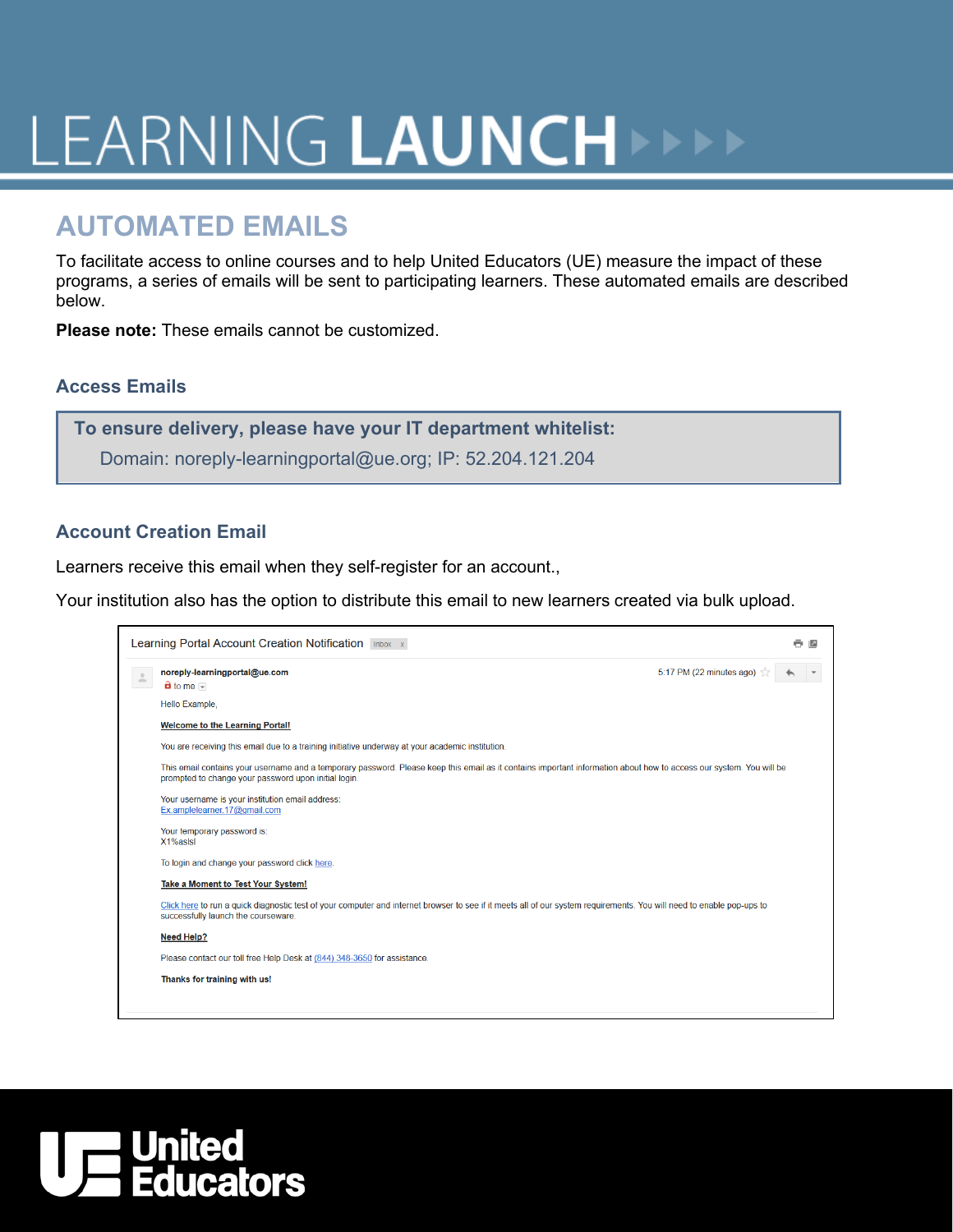# LEARNING LAUNCH

### **Password Reset Email**

Learners receive the password reset email if they request a new password using the "Forgot your password" link on the learning portal login screen, if their password is manually reset by an administrator, or if their account is updated through a bulk upload.



### **Course Certificate Email**

Within 90 seconds of completing a course, learners will receive an email with a link to their course certificate. Course certificates can also be retrieved in the My Completions tab within their account.